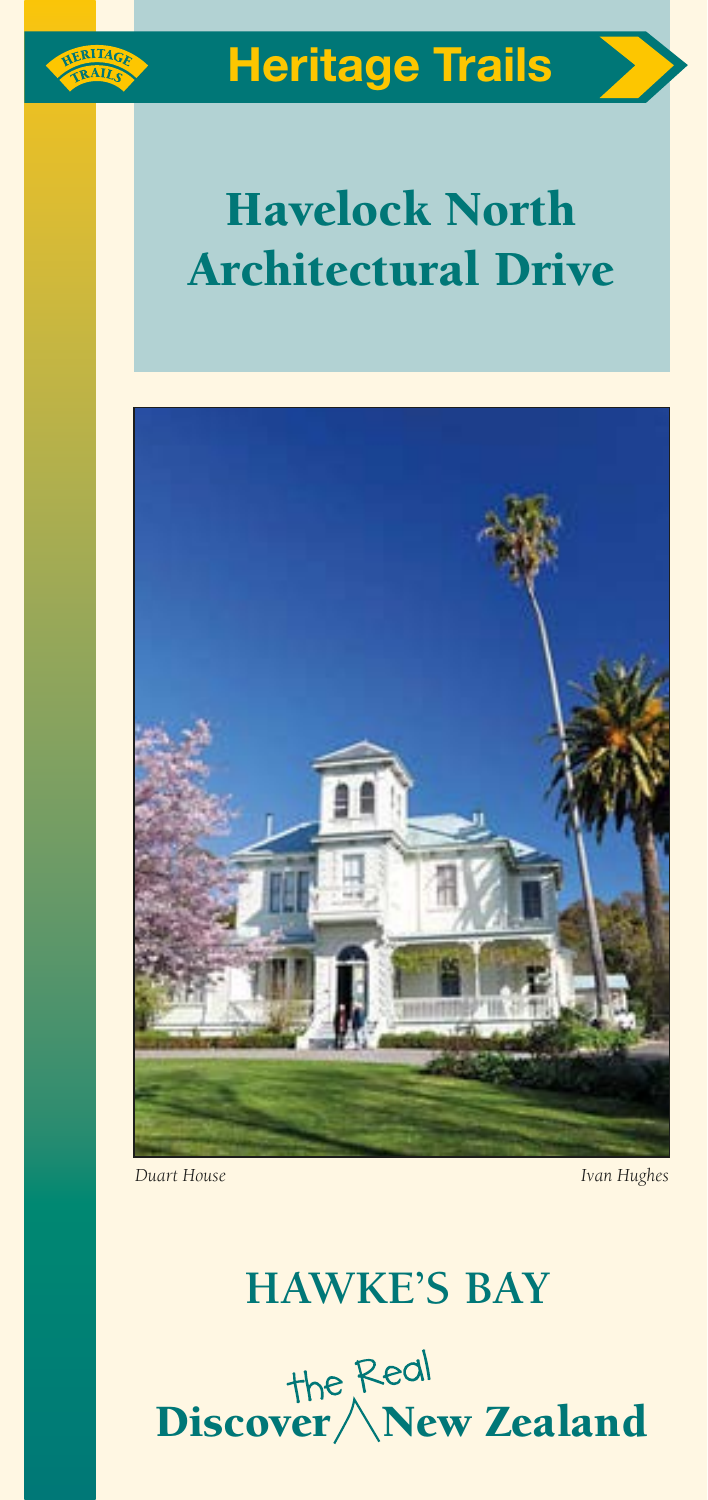# Havelock North Architectural Drive

The village of Havelock North sits on the southeastern edge of the Heretaunga Plain at the foot of the Havelock North hills, above what was the swamp and lagoons that once made the plain almost uninhabitable until drained. The Provincial Government opened the village for settlement on 17th January 1860 and by the early 1900s a number of architects had left their mark with unique buildings that can be seen from this trail. There is time to enjoy extensive views and interesting gardens in a village noted for its trees. Hawke's Bay, in the rain shadow of the dividing range, is noted for long hot summers when the grass browns and the village appears like a fertile oasis.

Note: If it is intended to drive through the schools, please telephone beforehand, -

| Iona College                   | $(06)$ 877 8149 |
|--------------------------------|-----------------|
| Woodford House                 | $(06)$ 873 0700 |
| Hereworth School (06) 877 8138 |                 |

- or, if not, detour as directed below.

Please respect the privacy of all owners, viewing from the road unless otherwise stated.

#### *The trail begins at –*

**TE** 

Havelock North Village Information at the roundabout, corner Middle and Te Aute Roads, Havelock North (phone 877 9600). This 1914 building, designed by James Chapman-Taylor, originally housed the transformer for power generated by the Maraetotara power station. (see Waimarama Heritage Trail brochure). In the centre of this building is a transformer and electrical equipment that continues to supply the needs of the Village's central business area.



*Havelock North Village Information Ivan Hughes*

*Commencing on Te Aute Road turn left into Porter Drive and then right onto Middle Road to Palmerston Road, turn left then left again into Given Street to top of rise to view on left No. 16 -* 

1. **Endsleigh. (1.33km)** Large single-storied house where Thomas and Julia Tanner lived after "Riverslea", their Napier Road house, burned down. Thomas was active in local affairs until his death in 1918. Originally named "Dilkoosha" and built for W. Beecroft who was the first owner of Lucknow Lodge where he established the original public transport service to Hastings. View from road only.

*Along Given Street, right into Lucknow Road to - (Or to detour: continue to Iona Road, then right to site No. 3 Woodford House).*

2. Iona College. (1.70km) Little to be seen from road, but cars may travel through with permission. It was the dream of Rev. Alexander Whyte, minister of Saint Columba's - Havelock North, that a college for girls be established. When Hugh Campbell gave the land to the Presbyterian Church for a girls' boarding school in 1911, his dream was realised.



*Iona College Havelock North Community Archive*

Willam J. Rush (1872 – 1965) designed the buildings in Spanish Mission style. The foundation stone was laid in May 1913. The school was opened by Prime Minister W.F. Massey in February 1914. Buildings were seriously damaged in the 1931 Hawke's Bay Earthquake, but restoration work was successful. Eric Phillips designed the chapel which is dedicated to Saint Martin.

*Exit and cross road to -*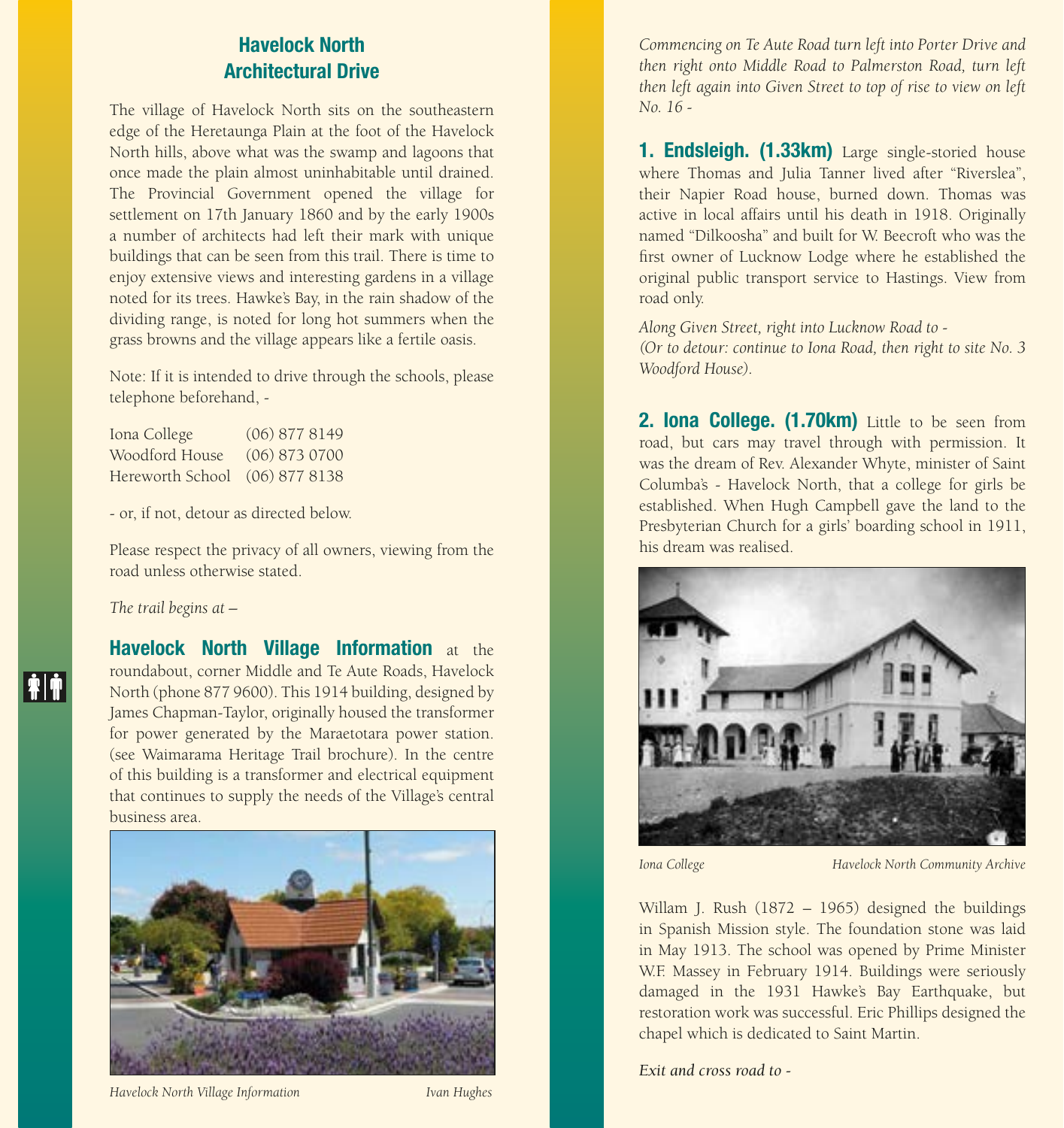**3. Woodford House. (2.2km)** Note: There is no through route but you may park in the school grounds and view on foot. (or to detour: continue into Kopanga Road then left into Pufflett Road to site No. 4 Arden House.)

Founded in Hastings in 1894 by Mabel Hodge. The late Thomas Mason Chambers of Tauroa Station, Havelock North, gave land for the school when it outgrew the original site. The first building there was designed by W.J. Rush in pseudo-Tudor style and reopened in February 1911, blessed by Bishop Averill. The chapel, of Gothic style, dedicated to Saint Francis, was consecrated in 1928. Damage to the school in the 1931 Hawke's Bay Earthquake was relatively minor, although the chapel needed extensive repairs and was then enlarged to the size it is today. Later features were contributed by other architects.



**NZHPT** 

*Woodford House Woodford Collection*

*Exit from the school by loop road, as signed, turning right into Iona Road, then right into Kopanga Road, next left into Pufflett Road. Up the hill to the right can be viewed -*

4. Arden Lodge. (4.18km) Built in stripped classic style and designed by William Henry Gummer (1884 – 1966) for Maurice Chambers in 1926. Charles Reginald Ford engineered the building, the senior draughtsman being Francis Gordon Wilson, who later became a New Zealand Government Architect. The building is composed of reinforced concrete and brick with a plaster finish. The interior joinery is of totara with jarrah floors. Now privately owned. It must only be viewed from the road.

*Down Pufflett Road, turn left and drive through -*



**5. Keirunga Gardens. (4.80km)** Pass the scale (miniature) Havelock North Steamers & Associates "Keirunga Park Railway" (open 1st. and 3rd. Sundays) on the left. The homestead on the right was built in Californian style circa 1907 by Robert Holt on part of Tauroa Station. The first owners were Reginald and Ruth Gardiner who named it "Stadacona". Charles Tanner purchased the property and changed the name to "Keirunga". In 1928 the grounds were developed into a park by George Nelson, the new owner. It was donated as a public park in 1956 in memory of the early settlers. On his death in 1964 the entire property passed to the Havelock North Borough Council. It is now used extensively by many arts and crafts groups.



*Keirunga Homestead Ivan Hughes*

*Turn right into Pufflett Road straight ahead into Keirunga Road then right again into Toop Street. Here can be seen typical John Scott (1924 – 1992) houses at Nos. 22 & 32. He also had some influence in No. 16.-*



*No. 22 No. 32 Don Trask*

Return along Keirunga and Pufflett Roads, turn right into Tanner Street, second right into Tainui Drive. Pass Tainui Walkway (6.4km) on your right. Sharp right into Hikanui Drive. Immediately on right is the gateway to -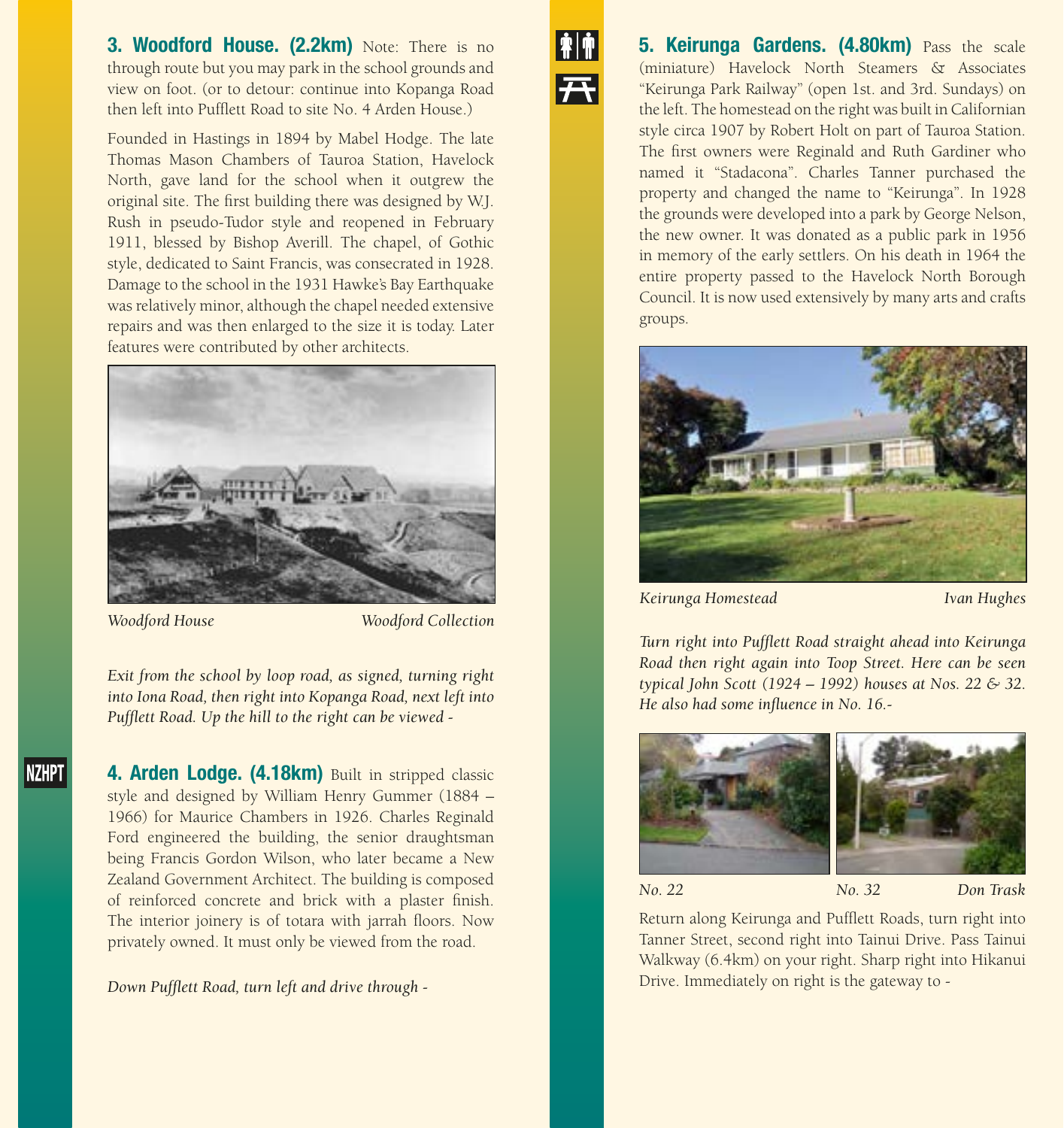**NZHP** 

**6. Tauroa House. (8.00km).** Visitors may park outside the gates to view, from the roadside, the exterior of this splendid house. The first house on this site, built by T. Mason Chambers, was destroyed by fire in 1914. The present building was designed by William Gummer in New Cubist style and completed in 1916. It caused quite a stir by its size and modernistic approach. In 1983 it was purchased by Hamish McHardy. View from road only.



*Tauroa Chambers Collection*

*The grandeur of this house can be seen in the view opposite No. 195 Durham Drive (just past site No. 12) later in the trail.*

*Magnificent views of Wakarara and Ruahine ranges, water reservoirs and new housing may be seen by turning right up Hikanui Drive. Otherwise, turn left down Tauroa Road into Duart Road to No. 51 -*

# 7. Duart House and Gardens. (9.40km)

Built in 1882 for Allan and Hannah McLean as a colonial style grand mansion. Allan didn't allow gardens, but his widow developed them in 1890. The house is built of heart rimu and totara rafted down the Esk River. The House has its own very fine collection of 19 paintings by George Thompson Pritchard. Open to the public on the first Sunday of each month from 10am to noon or by arrangement; phone (06) 877 6334.



*Duart House Havelock North Community Archive*

*Continue down Duart Road, to No. 18 (corner of Campbell Street.) -*

8. Sunbourne. (10.60km) James Walter Chapman-Taylor's (1878 – 1958) fifth house. Built with a technique he named "Honeycomb", the 14 inch (355mm) thick concrete walls were made with the use of 4 gallon (18 litre) petrol cans and reinforced with old iron bedsteads. The windows were glazed with photographic plates. The base is square and archways were used for interior decor. It was completed in 1919. During construction the architect lived in a small cottage at No. 23 Campbell Street which he called "Oak Trees". View from the road only.

At Nos. 21 & 19 Campbell Street are two examples of the architecture of John Scott (1924 – 1992).

*Turn Right into Te Mata Road. Travel along to Danvers Street on the left. At the end of this street is the Waiapu House Aged Care Centre where the Chapel of the Good Shepherd designed by John Scott may be viewed. Note his use of coloured glass. Prior permission must be sought from reception – phone (06) 872 8930 during office hours.*



*Chapel of the Good Shepherd Rev. Cherie Baker*

*Return to Te Mata Road turn left and continue to, on the left -*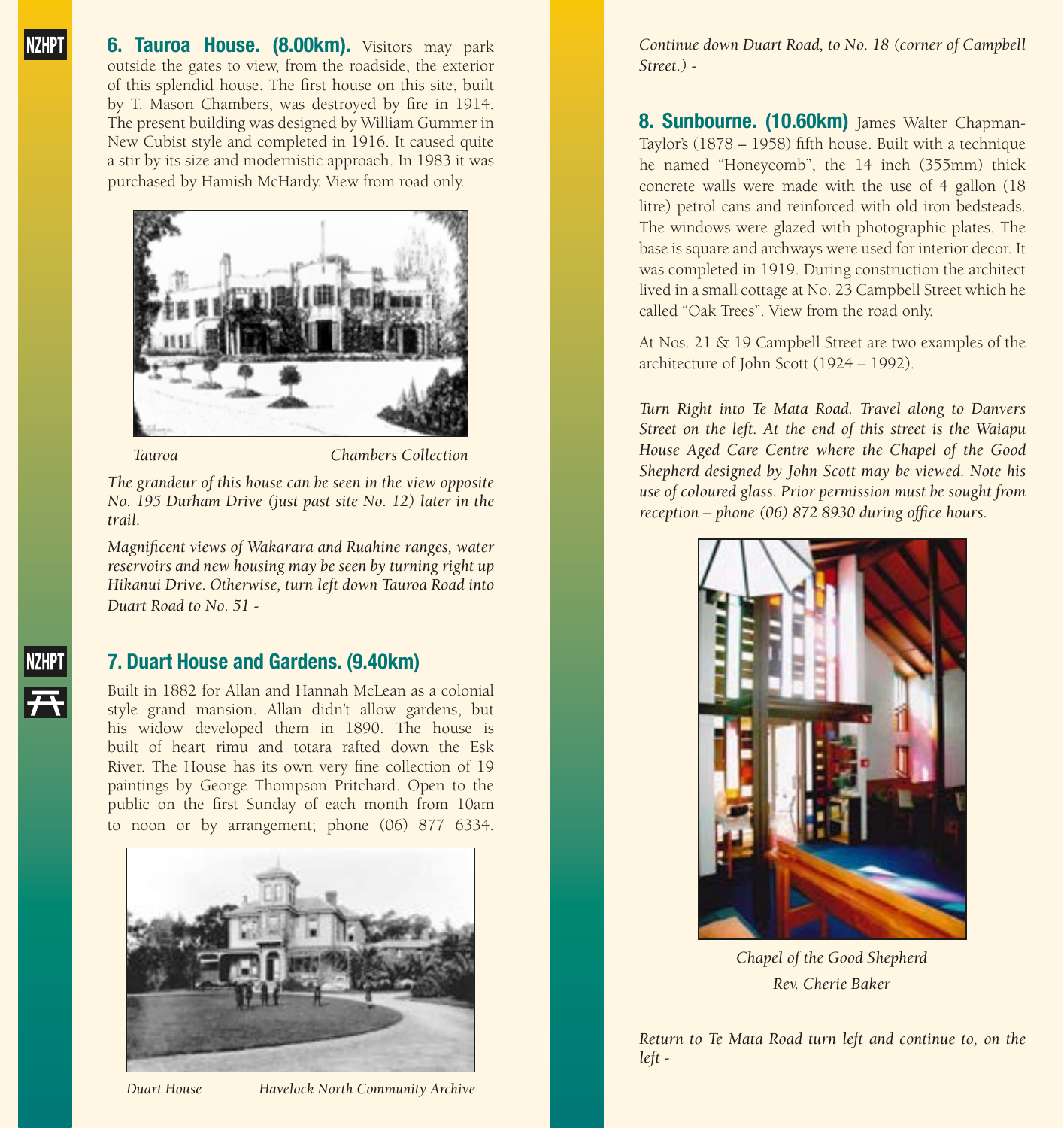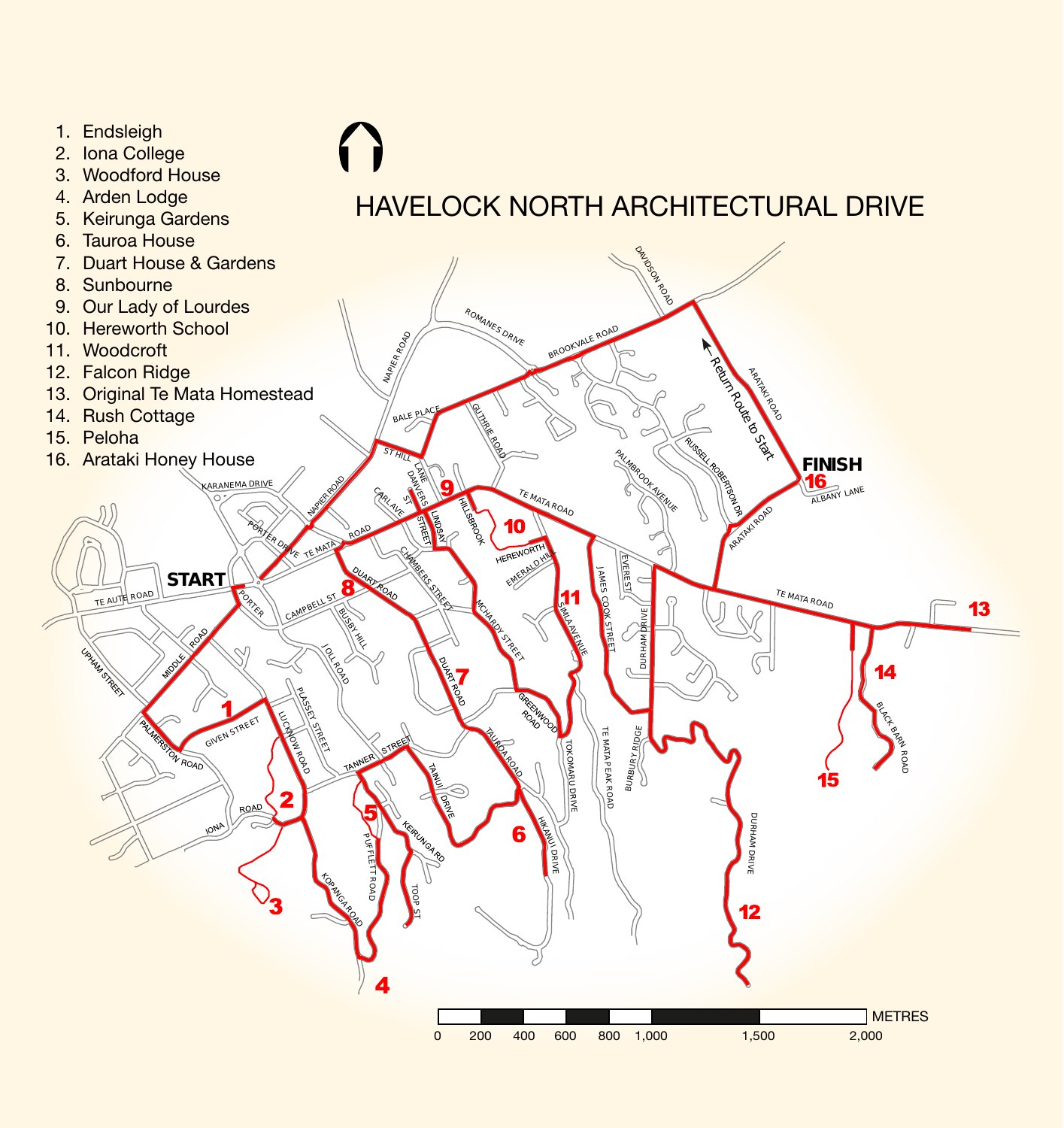**9. Our Lady of Lourdes. (11.48km)** This is the first Catholic Church to be built in Havelock North. It was designed by John Scott and opened in 1960. Features of this building are the simple structure of a ridge beam resting on triangular supports, and the light from the tower falling on the altar. Again note use of coloured glass.



*Our Lady of Lourdes Ivan Hughes*



*Turn right into Hillsbrook Place to drive through - ( or to detour: continue in Te Mata Road, then right into Simla Avenue)*

10. Hereworth School. (11.64km) First called "Heretaunga" it was founded in Hastings by William Rainbow in 1882 at the behest of William Nelson. The decision to move to the present site was made in 1912. W.J. Rush was commissioned to design the buildings. In 1926 declining numbers forced a merger with "Hurworth" School Wanganui and the new school received its composite name. The chapel, designed by R. Muston and dedicated to Saint James by Bishop Norman Lesser, was opened in 1958.

*Exit and turn right into Simla Avenue to view on left No. 51 -*

11. Woodcroft. (12.51km) Another Chapman-Taylor house on which no expense was spared. The "honeycomb"

technique was used again. It was built in 1920 for the Davidson family. Inside is a beautiful "inglenook" (seat in fireplace). Rafters are exposed and wood panelling used. The roof is high, tiled, with dormer windows. View from the road only.

*Continue up Simla Avenue, passing the road leading to Te Mata Peak and down into Greenwood Road, over the bridge, turning right then right again into McHardy Street. This passes many interesting houses of varying styles. Right at Lindsay Street, then right again into Te Mata Road. Continue to James Cook Street and turn right. At the end, turn right into Durham Drive. Almost at the top, a typical Rush designed homestead may be seen on left at No. 169 –*

12. Falcon Ridge. (17.40km) This home, built by a pioneer of the hardware business, F. L. Bone, was built circa 1902. The timber was mainly Australian jarrah and all nail holes had to be drilled with a hand-drill. As there was no formed road at the time all the materials were dragged up to the site using bullocks and dray. View from the road only.

In this vicinity are some more examples of John Scott's work a little further on at Nos 195 and 263 at the end of Durham Drive. The latter is best seen across the valley on the approach.



*No. 263 Don Trask*



*Tauroa House viewed from Durham Drive Don Trask*

*Using the cul-de-sac at the end, return down Durham Drive to Te Mata Road - turn right to No. 337 -*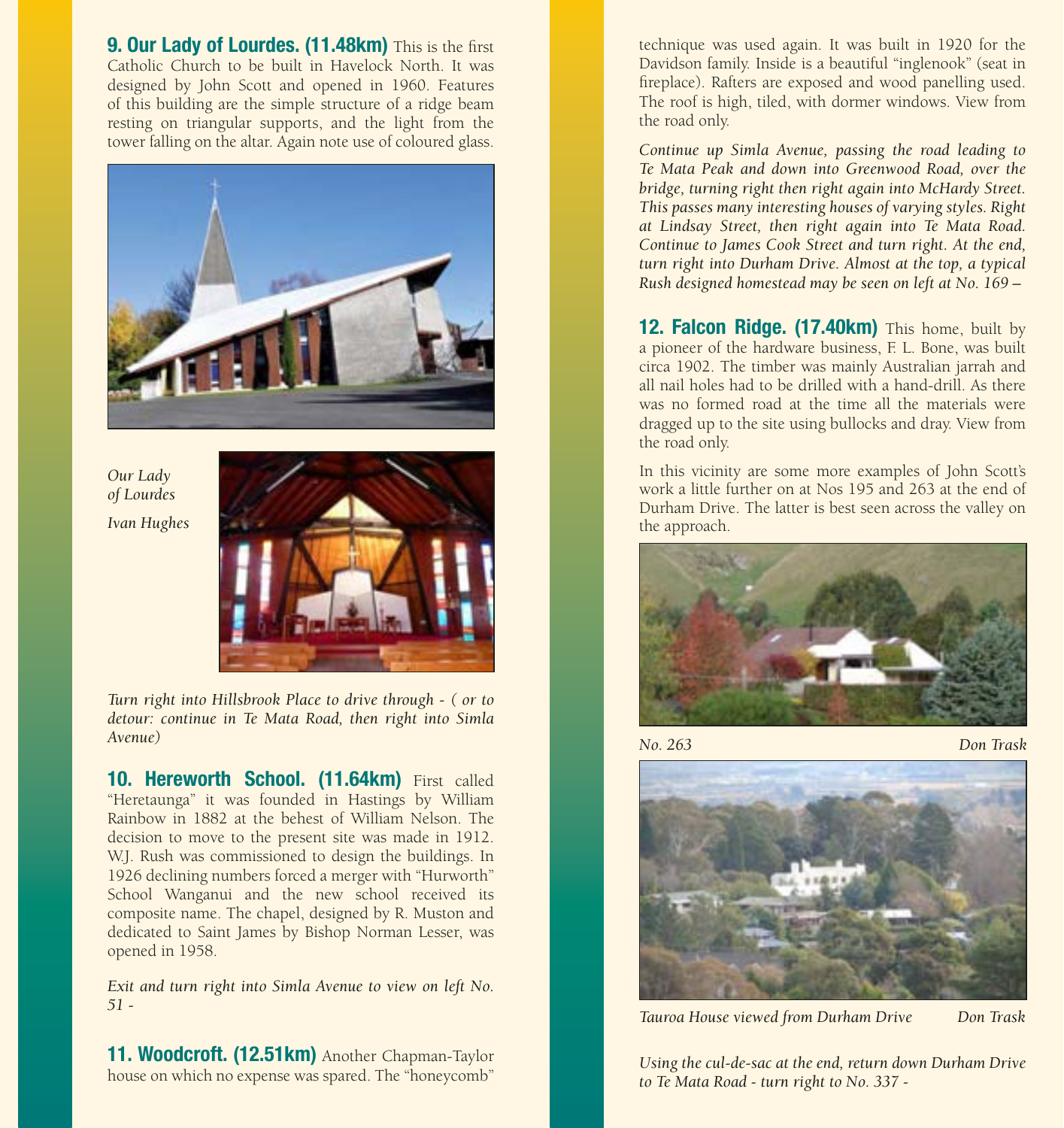#### 13. Te Mata House - Original Te Mata Homestead and Historic Woolshed. (20.70km)

The earliest European house in the Havelock<br>North district district was a modest cottage, the first home built in 1854 by John Chambers. The original home was engulfed by the construction<br>of two-storied two-storied wings on either side, circa<br>1870 then 1870 bridged in 1876 to complete the present building. A small schoolroom was erected in front and a tutor, J. Reynolds, engaged to teach the Chambers' sons. This led in 1863 to the establishment of what is now Havelock North Primary School and he became the first headmaster. In



1854 Chambers Collection



1907 Te Mata House Collection



1923 Te Mata House Collection

1892 J. Bernard Chambers planted his first grapevines across the road at a place he named "Mamelon". He converted the brick stables adjacent to the house into a winery, still in use by Te Mata Estate. At the turn of the century the house was extensively and sensitively restored to its former 1923 state. View from the road only.

*Opposite Te Mata Estate Winery, an example of innovative architecture can be seen above the vines. "Coleraine" (21.15km) was designed by Ian Athfield (b1940 ) and built for the Buck family of Te Mata Estate in 1980/81. It has been featured widely in the media and is listed with Historic Places Trust.*



*Coleraine Don Trask*

*Return along Te Mata Road, then turn left into Black Barn Road to-*

14. Rush Cottage. (21.96km) On the left this site is well marked by a tall palm grown from seed brought home from Egypt after World War I. This cottage was built by the Te Mata Station staff under the direction of W. J. Rush. When John Henry Jolly married he bought a block of Te Mata including the cottage. His son, John Mackey Joll, married in 1926 and lived there until 1953. When the house was being built, it was pointed out that there was no access from the ground floor to the second floor. So the stairway was an afterthought, very steep and intruding seriously into the living area. Scrap iron collected from around the station was used as reinforcing in the poured concrete walls. No provision had been made for windows and they were chipped out after the boxing was removed.



*Rush Cottage Ivan Hughes*

*The cottage and two adjacent Black Barn retreats are available as tourist accommodation. Other features of Black Barn are the hillside amphitheatre, underground wine cellar, art gallery and restaurant.*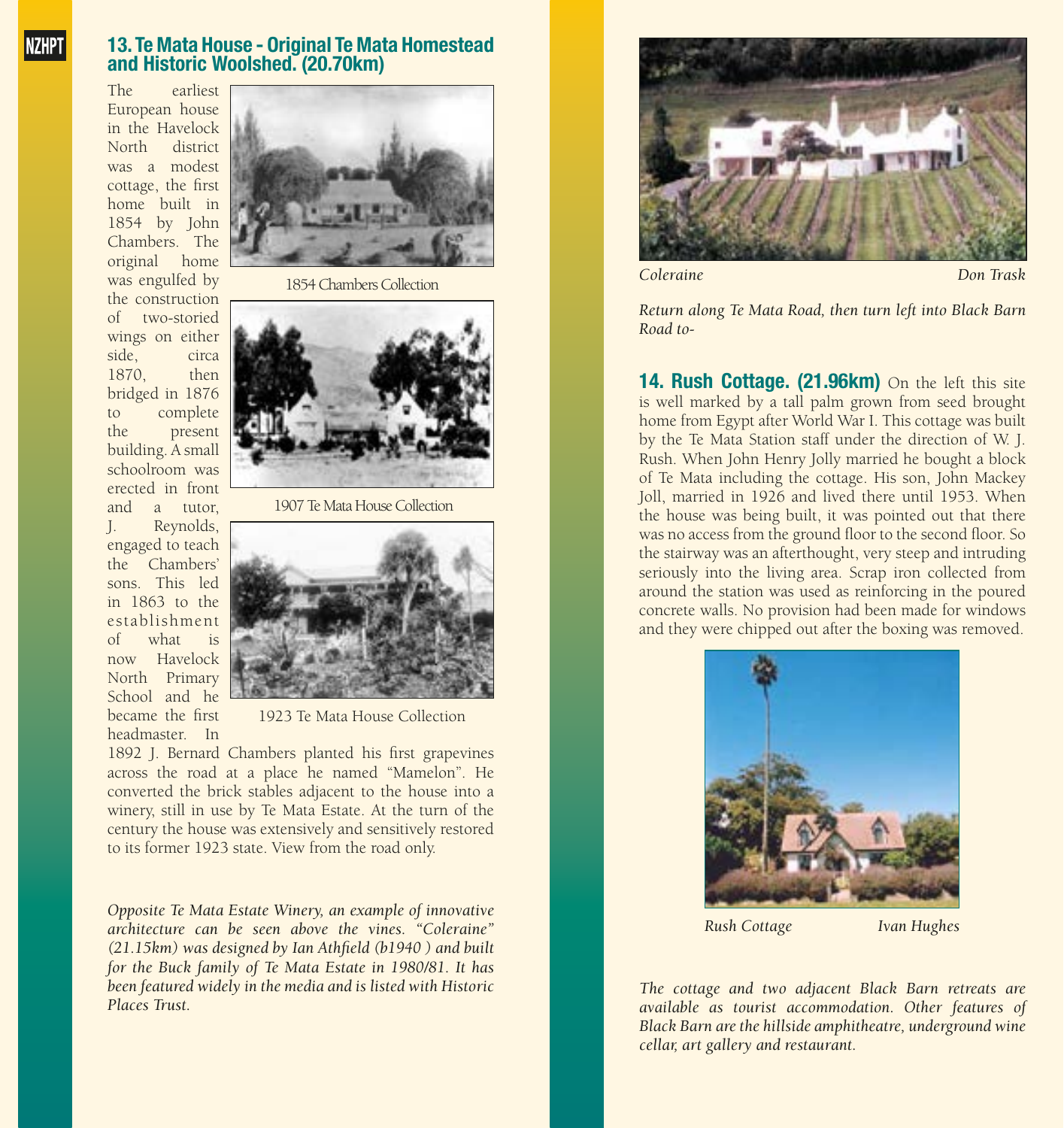*Return to Te Mata Road then left to Weleda shop car-park to view -*

**15. Peloha. (23.30km)** Built in 1904 for John and Margaret Holdsworth (sister of J. Bernard Chambers) the house was originally named "Swarthmoor" in honour of "The Friends" school in England. Purchased in 1942 by Dr Herbert Sutcliffe, it was renamed "Peloha", an abbreviation of PEace, LOve and HArmony. He established the International Sutcliffe Schools for Radiant Living with Peloha as headquarters. In the 1970s the property became a charitable trust. In 1988 it was purchased by Weleda, who manufacture herbal, homeopathic and anthroposophical medicines, mostly from the plants grown on the property. View from the driveway only.



*Swarthmoor 1907 Weleda Collection*

*Continue on Te Mata Road and turn right into Arataki Road. In 1919 the area on both sides of the road was a soldiers' settlement. This, and the Brookvale Road area, has been developed into housing, with examples of contemporary design for a growing Havelock North.* 

#### *Proceed to -*

#### 16. Arataki Honey Visitor Centre. (25.40km) A

government research station was set up here in 1903 with grape vines and apple trees. By 1911 it was offering a large number of disease resistant varieties for sale. The venture was closed in 1922 because of the poor financial climate and soil conditions. In 1944 Percy Berry set up the apiary business based here with hives spread widely throughout the North Island.

A visit to this education centre to observe the working of the honey bee is well worthwhile.



*Arataki Honey Visitor Centre Ivan Hughes*

#### The Heritage trail ends here.

#### Other brochures in the Heritage Trails series are available from local iSites.



*Duart House Ivan Hughes*



*Hereworth School Ivan Hughes*